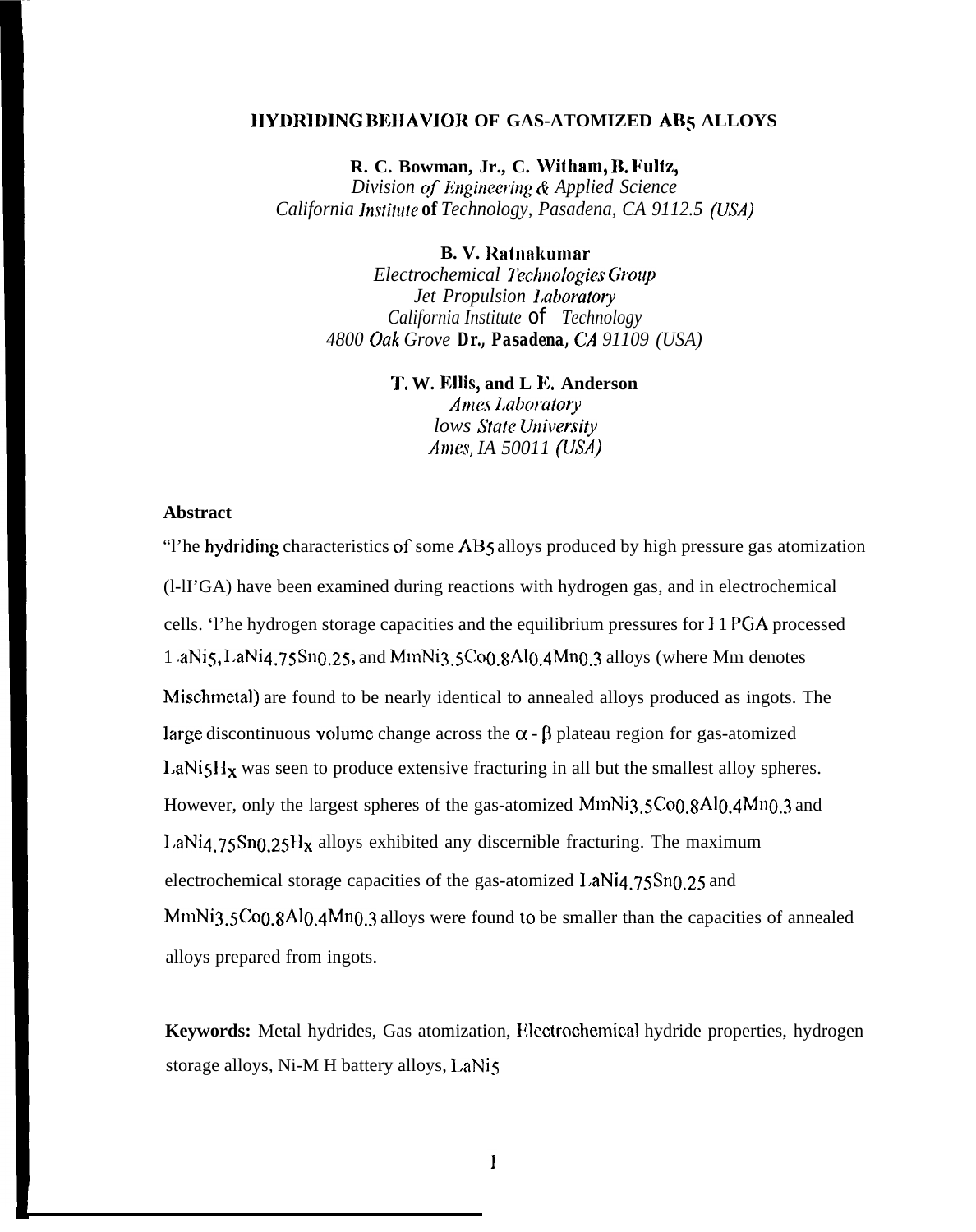### Introduction

 $\bullet$ 

Rare earth AB5 Haucke phase alloys are king used extensively innegative electrodes of rechargeable nickel-metal hydride (Ni-MI 1) batteries. Sakai, et al.  $[1 - 3]$  have described the importance of alloy composition, stoichiometry, and microstructure on both electrode performance and durability during electrochemical charge-discharge cycling. in particular, variations in alloy casting conditions and thermal processing have been shown [1-3] to influence hydrogen absorption-desorption properties and cycle life of mischmetal (Mm) based AB5 alloys. The recently developed high-pressure gas atomization (1 IPGA) processing technology [4] may offer benefits associated with rapid-solidification effects, which could enhance Ni-MI1 battery performance characteristics with lower cost h4n]-base d alloys. IIPGA is being explored as a substitute for the common commercial practice of manufacturing LaNi5 powders from chill-cast ingots that must be extensively annealed to homogenize the cast microstructure prior to mechanical crushing and grinding. An expected advantage for HPGA alloys would be homogeneity of the rapidly solidified microstructure [4] that should yield improved hydrogen capacities and less variability in the plateau pressures.

The present study was planned to evaluate the hydriding behavior of some representative AB5 alloys produced by the HPGA method during gas-phase reactions and during electrochemical cycling in alkaline solutions. These results are compared to measurements performed on similar alloys that were prepared by conventional methods. The specific systems investigated include LaNi5, MmNi3 5Co() 8Al() 4Mn() 3 (which corresponds to a particularly robust alloy for electrochemical cycling [2]), and LaNi4.75Sn0.25. Substituting tin (Sn) for Ni in LaNis has been found to enhance greatly the capacity retention of the material during both thermal cycling with hydrogen gas [5] and in electrochemical cells [6]. The best hydrogen storage capacity and cyclic lifetimes for annealed, arc-melted LaNi5.  $\sqrt{2}$ Sny alloys during electrochemical reactions were found for y = 0.25 [6]. This Sn composition should therefore serve as a good test of the properties of materials prepared by HPGA.

Bowman, et al.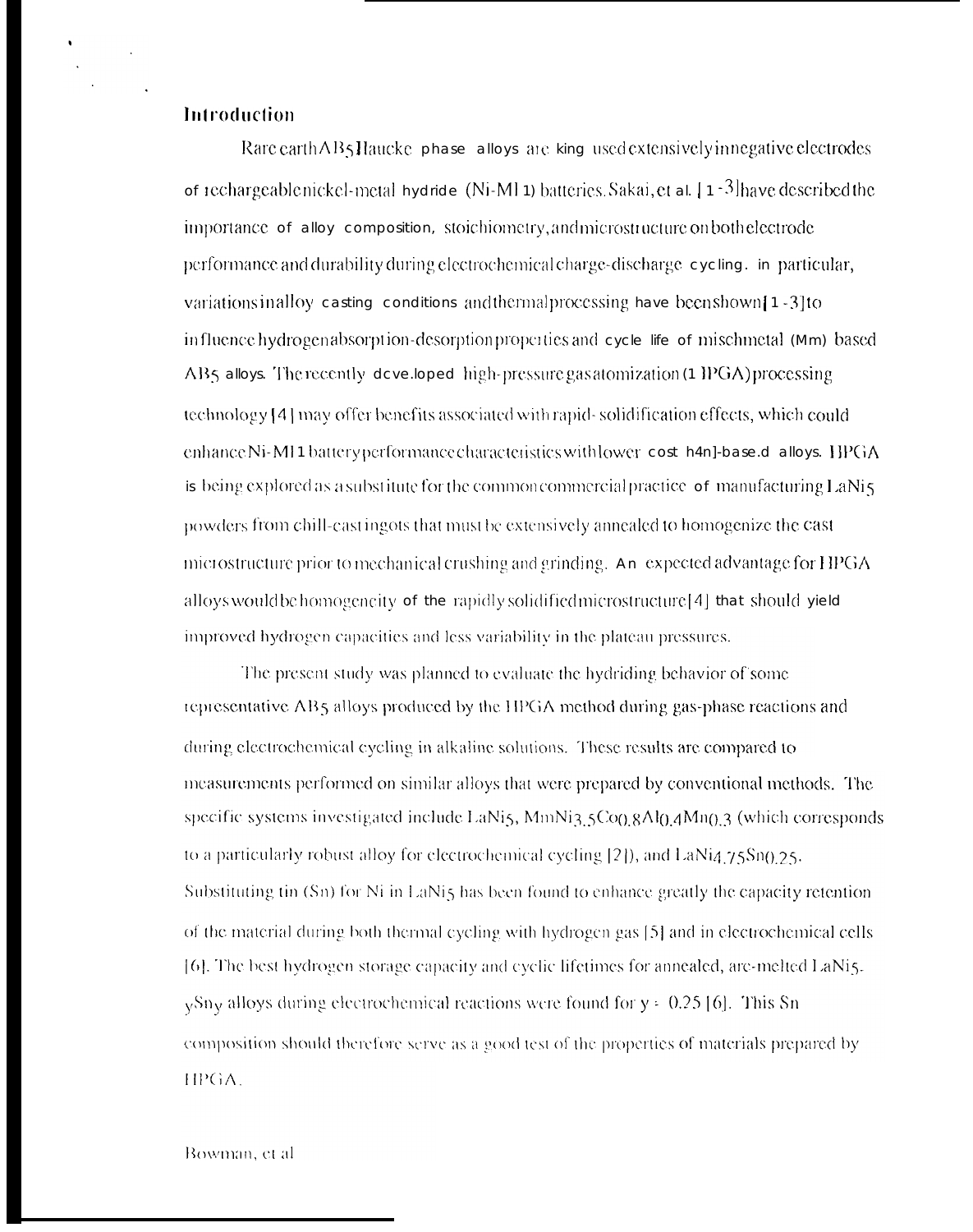#### **Experimental Details**

High yields of fine (less than 20 µm diameter) spherical powders of rare-earth AB5 alloys were produced with the previously described[4] Ames Laboratory HPGA system. Scanning electron micrographs of the particle shapes and size distributions for as-prepared gasatomized  $(GA)$  LaNi5 and MmNi3.5Co(),  $gA$ (),  $gMn()$ ,  $3$  alloy s are shown in Figure 1a and 1c, respectively. X-ray diffraction patterns were obtained using an INEL CPS-120 powder diffractrometer with Co  $K_{\alpha}$  radiation. X-ray diffractometry (XRD) revealed GA-L aNi5 to be single phase with high crystalline quality as indicated by very sharp diffraction peaks while the GA-MmNi3.5Co().8Al().4Mn().3 and LaNi4.75Sn().25 alloys gave XRD patterns with broadened peaks and indications of small quantities of secondary phases. Additional characterizations of the microstructure for GA-LaNi5 are reported by Anderson, et al. [4].

The pressure-composition-temperature (pcT) data were obtained with an automated version of a previously described [5] all-metal Sieverts' gas-volumetric apparatus. Surface areas of as-produced and activated, gas-cycled powders were determined by the Brunauer-Emmett-Teller (BET) technique using nitrogen gas in a Micromerities Model 2360 analyzer.

The electrodes for the cyclic electrochemical lifetime studies contained 76% activated alloy powder, 19% INCO nickel powder as a conductive diluent, and 5% Teflon binder pressed at 570 K onto an expanded nickel screen. NiOOH/Ni(OH)2 serve.d as the counter electrode and a Hg/HgO reference electrode was also used. The electrodes were contained in ano-ring sealed, flooded prismatic glass cell with a 31wt% KOI 1 electrolyte solution. The cell assembly and measurement procedures have been thoroughly described else where [6].

#### **Results and Discussion**

The room temperature hydrogen absorption and desorption isotherms for GA-LaNi5 activated by an initial absorption-desorption cycle are shown in Fig. 2. The excellent reproducibility between the first and fifth cycles confirms that equilibrium conditions have been established during these runs. Fig. 2 also presents the 300 K iostherm data previously

Bowman, et al.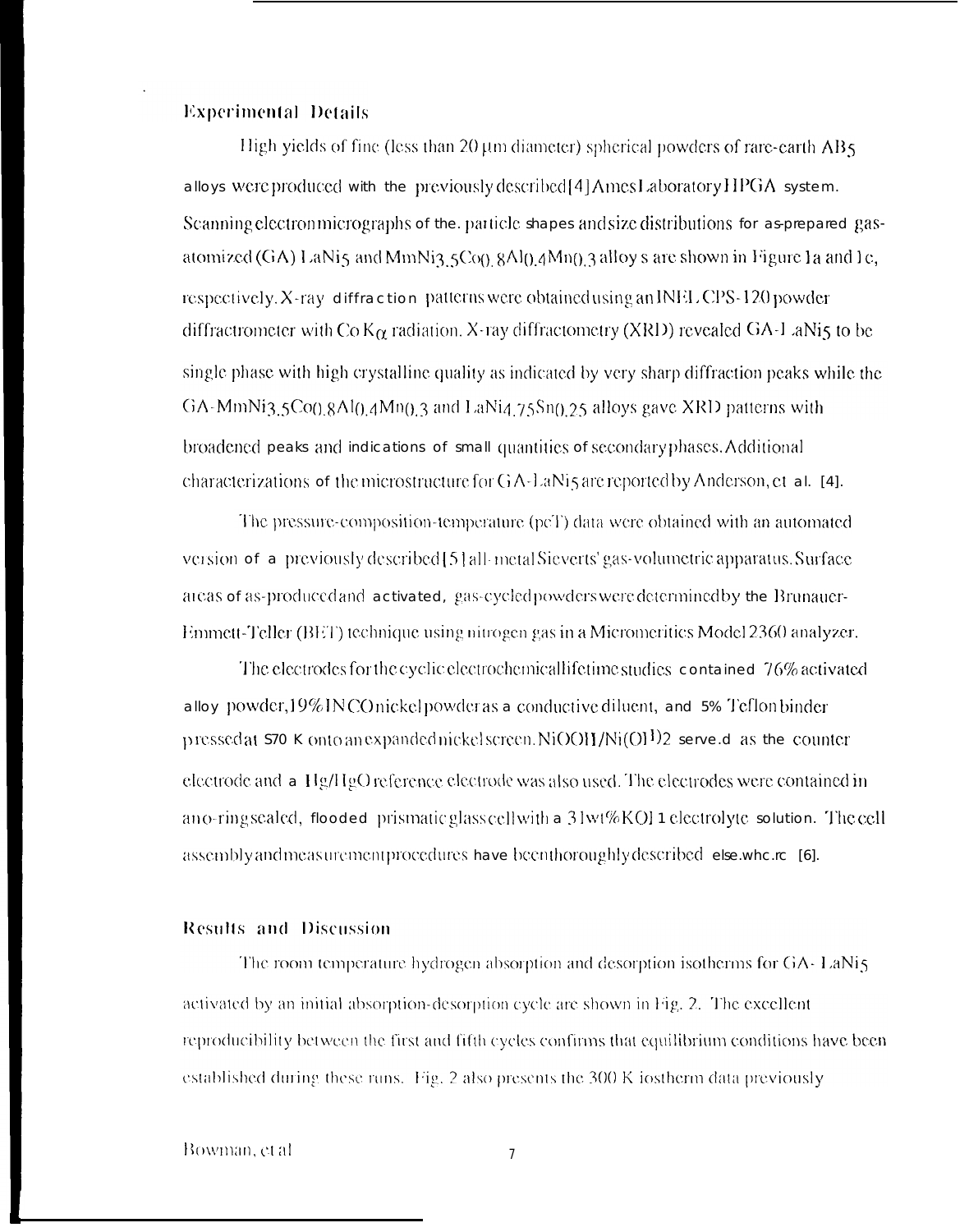measured at the University of Vermont by 1 40, et al. [7] on a high purity LaNi5.( $\chi$ ) sample. prepared by arc melting and anneated at 1.073 K for a week. No discernable differences in total hydrogen capacity, plateau pressures, hysteresis, or width of the  $\alpha$  -  $\beta$  region are noted betweenthe unannealed gas-atomized and annealed arc-melted materials.

Fig. 1 b illustrates that extensive fracturing had occurred in the GA-LaNis particles with diameters greater than 1 0-15 um. Substantial broadening of the x-ray diffraction peaks, which corresponds to particle size reduction and microstrains induced during hydriding [8], was observed following the isothermmeasurements. Furthermore, the BET surface area of the as prepared (i. A-LaNi5 alloy increased from 0.04 m<sup>2</sup>/g to 0.2? m<sup>2</sup>/g after the fifth pcT isotherm, which was essentially identical to the  $0.21 \text{ m}^2/\text{g}$  surface area determined on the annealed arc-melted LaNi5 material after the isotherm measurement shown in Fig. 2. Evidently the nominal 25 % unit cell volume expansion across  $\alpha$  -  $\beta$  region for the GA-LaNi5 particles produces fracturing and decrepitation when the diameters of the spherical particles exceed about 10 um.

Due to the widespread commerical interest in Mm-based alloys for Ni-MH batteries, a gas-atomized MmNi3.5Co0.8Al0.4Mn0.3 alloy was produced by HPGA. Hydrogen absorption-desorption isotherms were determined at three temperatures after activation. These results are presented in Fig. 3. The plateau pressures for this gas-atomized alloy have significant slopes and hysteresis. Nevertheless, the isotherm for 313 K in Fig. 3 corresponds much more closely to the isotherm reported by Sakai, et al. [2] for induction melted and meltspun MmNi3.5Co0.8Al0.4Mn0.3 alloys than for their gas-atomized powder. Our HPGA method apparently produced a more homogenous composition than the process previously used by Sakai, et al. The SEM micrograph in Fig. 1d shows that only the largest spheres in the activated  $GA \cdot MmN13.5C00.8Al(0.4Mn)3$  alloy experience any discernible fracturing, perhaps because of the much narrower  $\alpha$  -  $\beta$  region for this alloy. No significant increases were noted in the x-ray diffraction peaks following these hydriding reactions.

4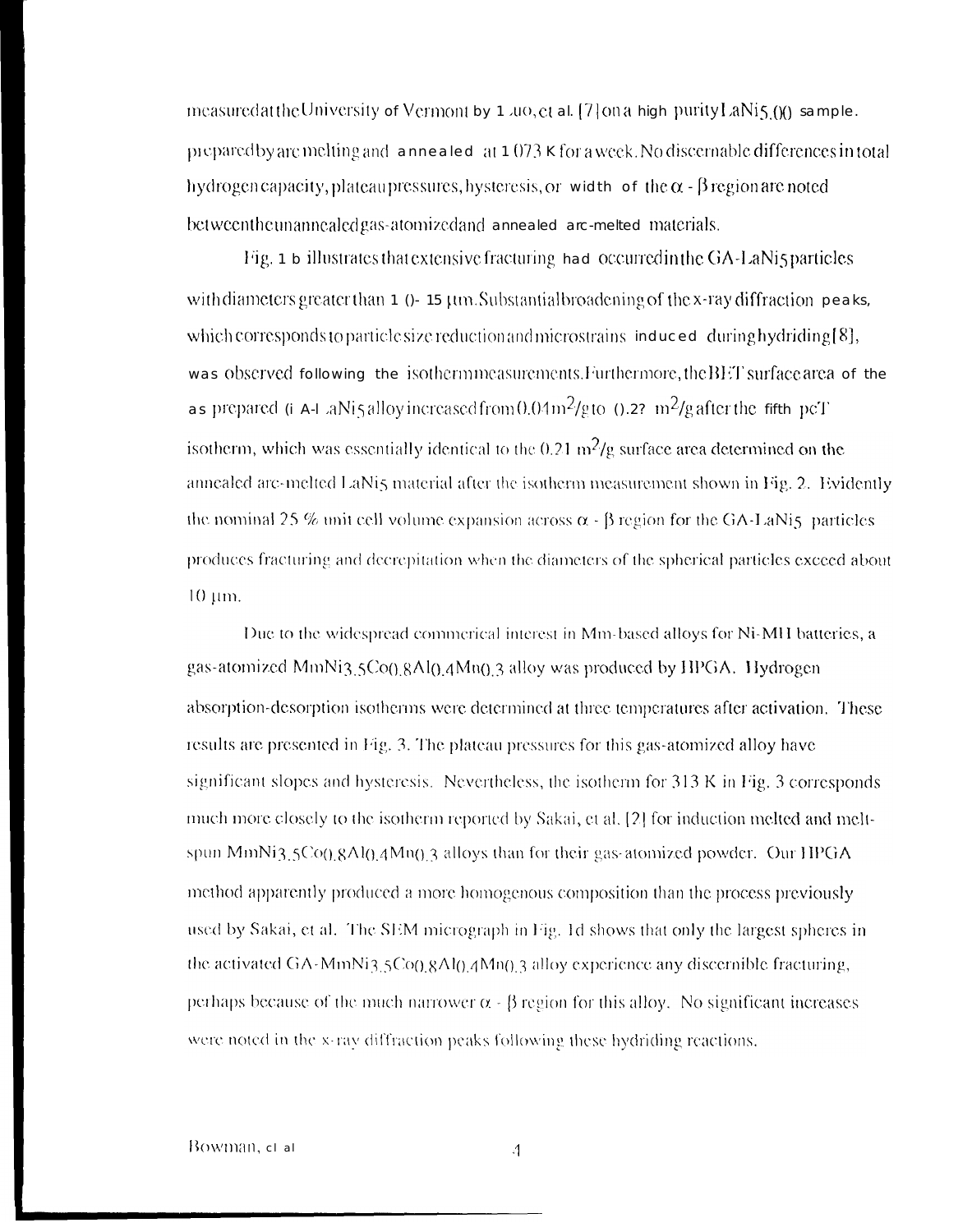The storage capacities during room temperature cycling of electrochemical cells fabricatedfromtheGA-MmNi3.5Co0.8Al0.4Mn0.3alloyactivatedby one. orten gas-phase absorption-desorption cycles are presented in Fig. 4. The maximum electrochemical storage capacities of these cells with HPGAMmNi3.5Co0.8Al0.4Mn0.3 were only about 100 -12.0 mAh/g, which is wellbelow the maximum capacity of 250 mAh/g shown in Fig. 4for an induction melted alloy of similar composition obtained under identical conditions. It is possible that the poor electrochemical behavior of the gas-atomized AB5 alloy results from the lack of fracturing of stable and tenacious surface corrosion films since the activation procedures generated very little fracturing as shown in Fig. 1d.

1 lydrogen absorption and desorption isotherms were measured at room temperature  $(i.e., 296 K)$  for unannealed GA-1 .aNi4.75Sn $(0.25$  after five activation cycles. These results are compared in Fig. 5 to the room temperature  $(i. e., 3(X) K)$  isotherms obtained by Luo, et al. [9] on annealed arc-melted LaNi5. ySny with y = 0.1, 0. 25, and 0.32. Althoughthehydrogen storage capacities for both  $y = 0$ . 25 alloys are nearly identical, the isotherms for the HPGA material exhibitrather steep slopes across the plateau region and a larger hysteresis ratio. 1 no, et al. [9] found very similar differences between unannealed and annealed (1073  $K$  for 3d) arcmelted LaNiq.  $77$  Sn( $123$ , which is commonly attributed [5, 9,10] to an inhomogeneous distribution of Sn within the microstructure. This interpretation is consistent with the plateau pressures given in Fig. 5 for Sn compositions between  $y = 0.1$  and  $y = 0.32$ . 1 is also consistent with the broadened x-ray (diffraction peaks for the GA-1 .aNi4.75Sn0.25 compared to either  $G A$ -LaNi5 or annealed LaNi5.  $\gamma S n_V$ . Although the sloping plateau for GA-LaNi4.75Sn0.25 is nearly as wide as for (i A-LaNi5, SEM micrographs after five activation cycles revealed no fracturing for particles up to 40 µm in diameter. In addition, the surface atea only increased from an initial value of  $0.06 \,\mathrm{m}^2/\mathrm{g}$  for the as-prepared powder to  $0.09 \,\mathrm{m}^2/\mathrm{g}$ following the activation cycles. As seen in the GA-mischmetal alloy, activation did not change the x-ray diffraction peaks of the  $(i$  A-L aNi475Sn(125 alloy. 1 lence an inhomogeneous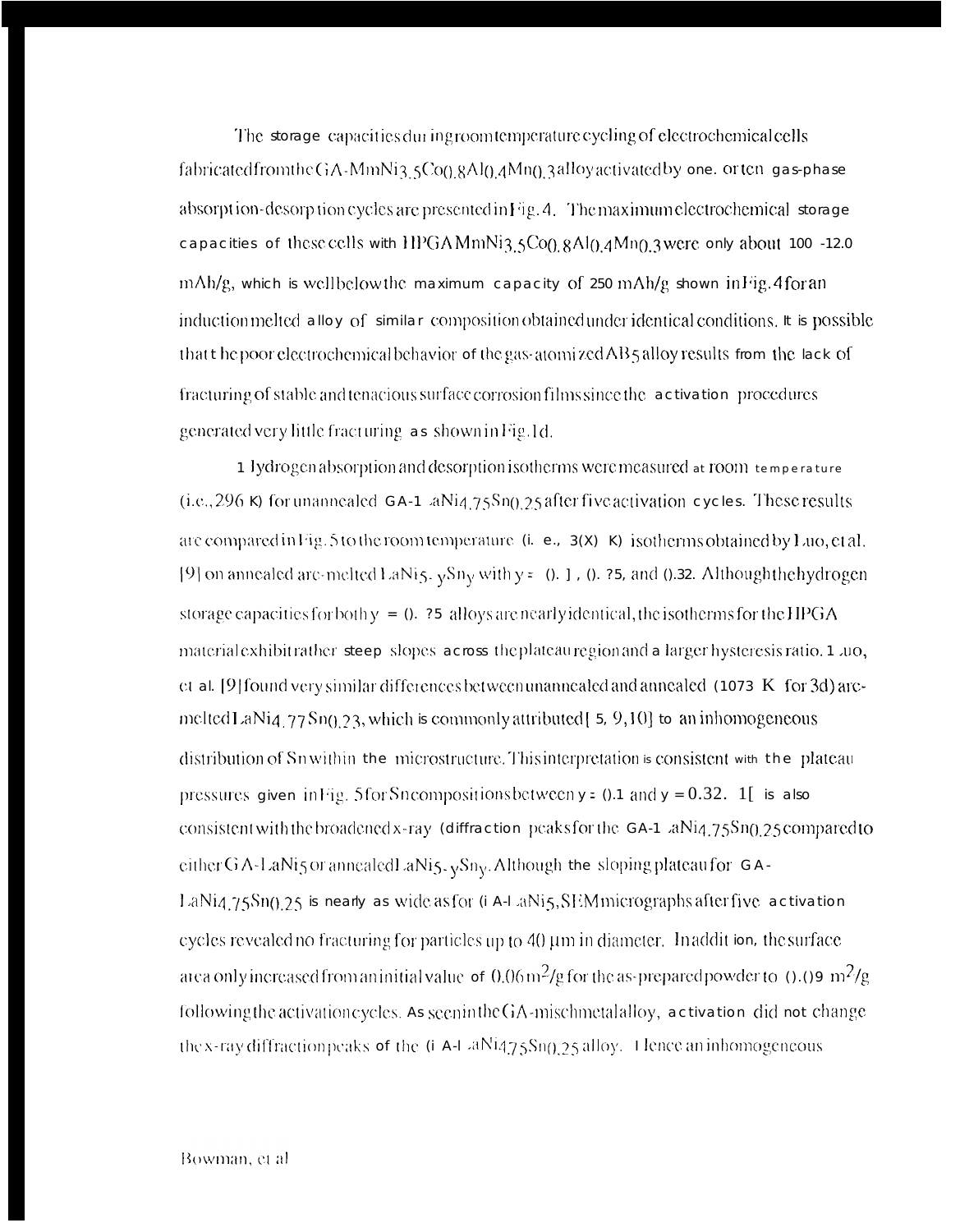distribution of Sn appears to prevent microcracking upon hydrogenation at least as well as a homogeneous distribution.

The electrochemical evoling behavior for two cells prepared with unannealed GA-LaNi4.75Sn0.25 are compared in Fig. 6 to the capacity for an electrode produced with annealed arc-melted LaNia 75Sn<sub>0.25</sub>. The HPGA alloy required nearly 20 cycles to give a maximum capacity of  $225 - 250$  mA/g while the annealed, arc-melted alloy achieved 315 mA/g within five electrochemical cycles. The reduced capacity for the HPGA alloy can be readily attributed to its sloping isotherms where one atmosphere pressure is reached at a hydrogen composition of  $x = 5.0$  while one atmosphere is not reached until  $x = 5.7$  for the annealed alloy (Fig. 5). An electrochemical capacity at least 15% smaller is therefore predicted for the HPGA alloy. Furthermore, the capacity retention of the HPGA alloy during electrochemical cycling is seen to be less than for the arc-melted alloy (Fig. 6), which when combined with the slower activation also contributes to a reduced maximum capacity. Further discussion of the electrochemical degradation of the HPGA alloys will be presented elsewhere.

In conclusion, GA-AB5 powders produced by the HPGA method have gas-phase hydrogen storage capacities and equilibrium pressures similar to materials prepared from annealedingots [2, 5, 7-9]. When used in electrochemical cells, however, unannealed HPGA MmNi3.5Co().8Al().4Mn().3 and LaNi4.75Sn().25 have reduced capacities and more rapid degradation than conventionally processed alloys. It is anticipated that substantial improvement in these electrochemical properties can be obtained by app ropriate annealings  $[3]$  of the gaatomized alloys. These studies are in progress.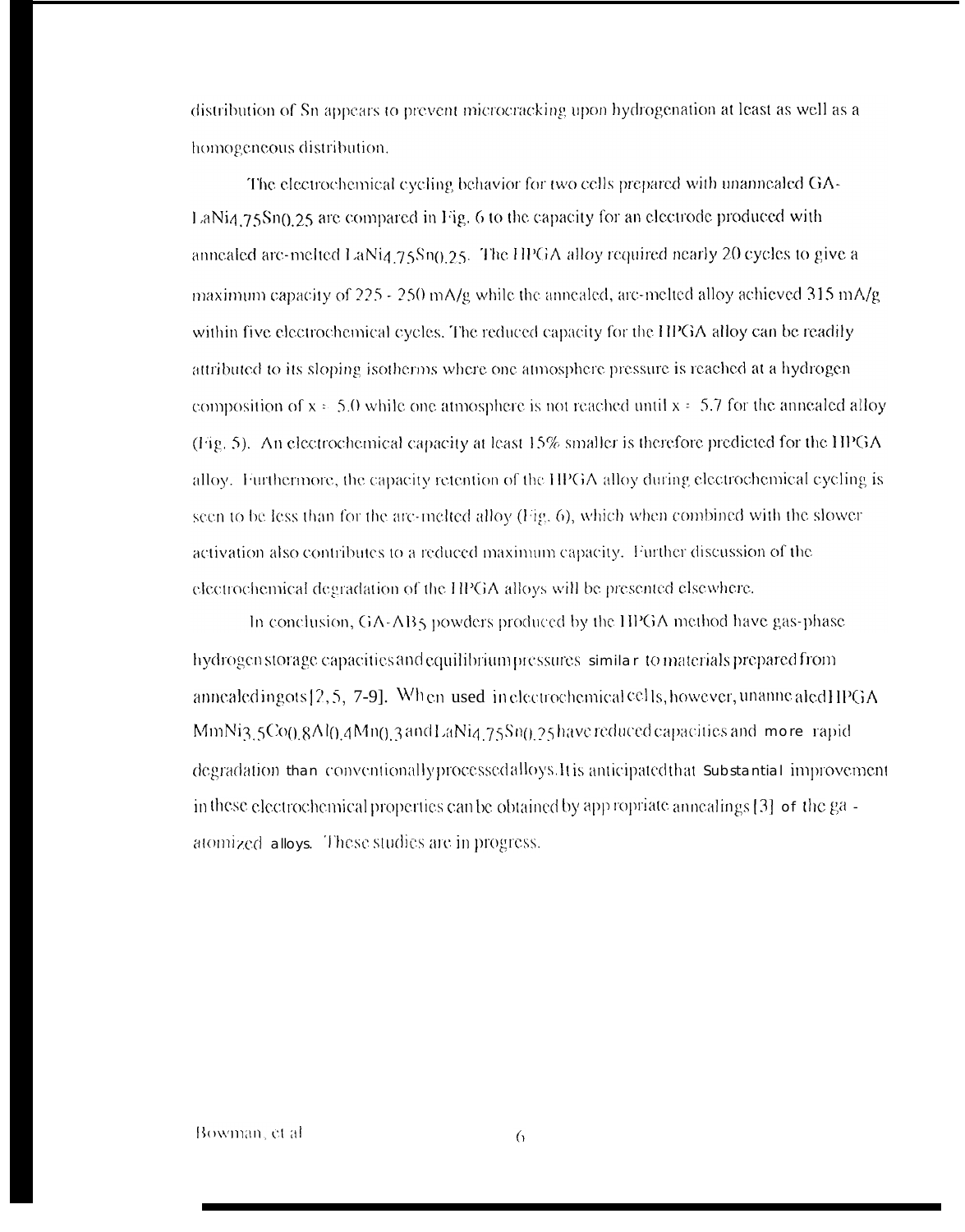## **Acknowlcdgmcnts**

**This** work was carried out at the California institute of Technology and at the Jet Propulsion Laboratory through an agreement with the National Aeronautics and Space Administration and was sponsored by the U.S. Department of Energy, Grant DE-FG03-94ER14493. The authors thank Fran Laabs (Ames Lab) for the SEM measurements and Prof. Ted Flanagan (U. Vermont) for providing his isotherm data on the annealed LaNi $5-y$ Sn<sub>y</sub> alloys. The gasatomization work was carried out at the Ames 1.aboratory, 1 owa State University under the U. S. Department of Energy Contract No, W-7405-Fing-82.

### **Rcfcrcnccs**

- [1] T. Sakai, H. Yoshinaga, H. Miyamura, N. Kuriyama, and }1. 1 shikawa, J. Alloys Compounds 180 (1992) 37.
- [2] T. Sakai, H. Miyamura, N. Kuriyama, H. Ishikawa, and I. Uehara, Z. Physk. Chem. 183 (1994) 333.
- [3] T. Sakai, M. Matsuoka, and C. Iwakura, in Handbook on the Physics and Chemistry of Rare Earths, Vol. 21, Eds.K. A. Gschneider and L. Eyring (Elsevier, Amsterdam 1995), p. 133.
- [4] I. E. Anderson, M. G. Osborne, and T. W. Ellis, JOM 48, No. 3 (1996) 38.
- [5] R. C. Bowman, Jr., C. H. Luo, C. C. Ahn, C. K. Witham, and B. Fultz, J. Alloys Compounds 217 (1995) 185.
- [6] B. V. Ratnakumar, C. Witham, R. C. Bowman, Jr., A. Hightower, and B. Fultz, J. Hlectrochem. Sot. (In Press).
- [7] W. Luo, S. Luo, J. Clewley, T. Flanagan, R. Bowman, J. Cantrell, J. Alloys Compounds 202 (1993) 147.
- [8] A. Percheron-Guegan, C. Lartique, J. C. Achard, P. Germi, and F. Tasset, J. Less-Common Met. 74(1980) 1.
- [9] S. Luo, W. Luo, J. D. Clewley, T. B. Flanagan, and L. A, Wade, J. Alloys Compounds 231 (1995) 467.
- [ 10] S. Luo, W. Luo, J. D. Clewley, 'l'. B. Flanagan, and R, C. Bowman, Jr., J, Alloys Compounds 231 (1995) 473.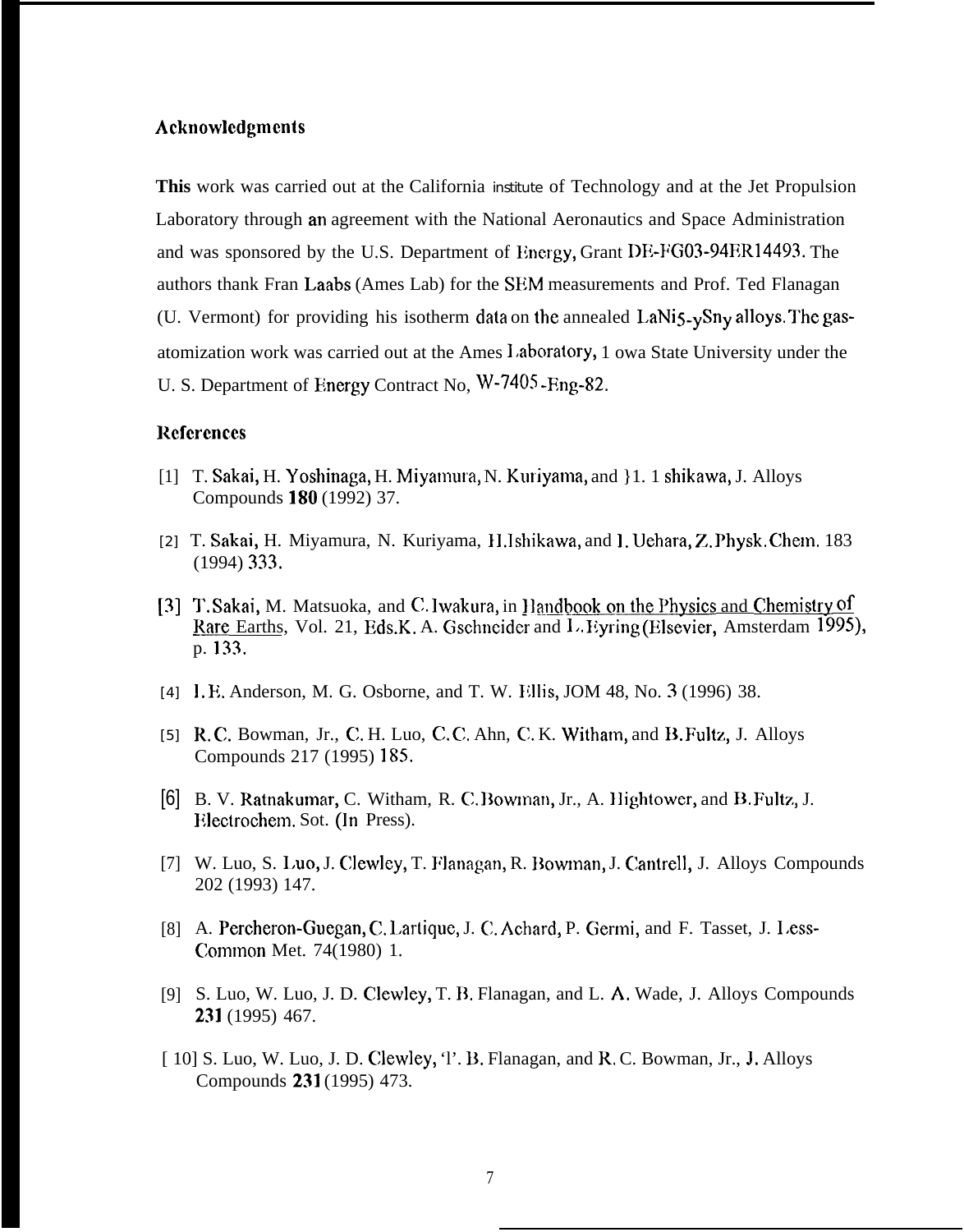# **Figure Captions**

Fig. 1. Scanning electron microscopy micrographs of gas-atomized alloys: (a) as-prepared LaNi5; (b) GA-LaNi5 after activation and five hydrogen absorption-desorption cycles; (c) asprepared MmNi3.5Co().8Al().4Mn().3 alloy; and (d) GA-MmNi3.5Co().8Al().4Mn().3 after ten hydrogen absorption-desorption cycles following activation.

Fig. 2. Comparison of hydrogen absorption (open symbols) and desorption (closed symbols) room temperature isotherms for 1223 K annealed arc-melted and unannealed gas-a tomized LaNis.

Fig. 3. Hydrogen absorption-desorption isotherms for an unannealed gas-atomized MmNi3.5Co(),  $8Al(0,4Mn)$ ,  $3$  alloy.

Fig. 4. Comparison of electrochemical storage capacities for activated (1 cycle and 10 cycles) gas-atomized MmNi3.5Co0.8Al0.4Mn0.3 and an activated commercial Mm(NiCoAlMn)5 alloy prepared by induction melting.

Fig. 5. Comparison of hydrogen absorption (open symbols) and desorption (closed symbols) room temperature isotherms for unannealed gas-atomized LaNi4.75Sn0.25 alloy and for annealed arc-melted LaNi5.  $_v$ Sn<sub>y</sub> with  $y = 0.1$ , 0.25, and 0.32 determined by Luo, et al. [9].

Fig. 6. Comparison of electrochemical storage capacities for the activated gas-atomized and annealed arc-melted LaNi4.75Sn0.25 alloys.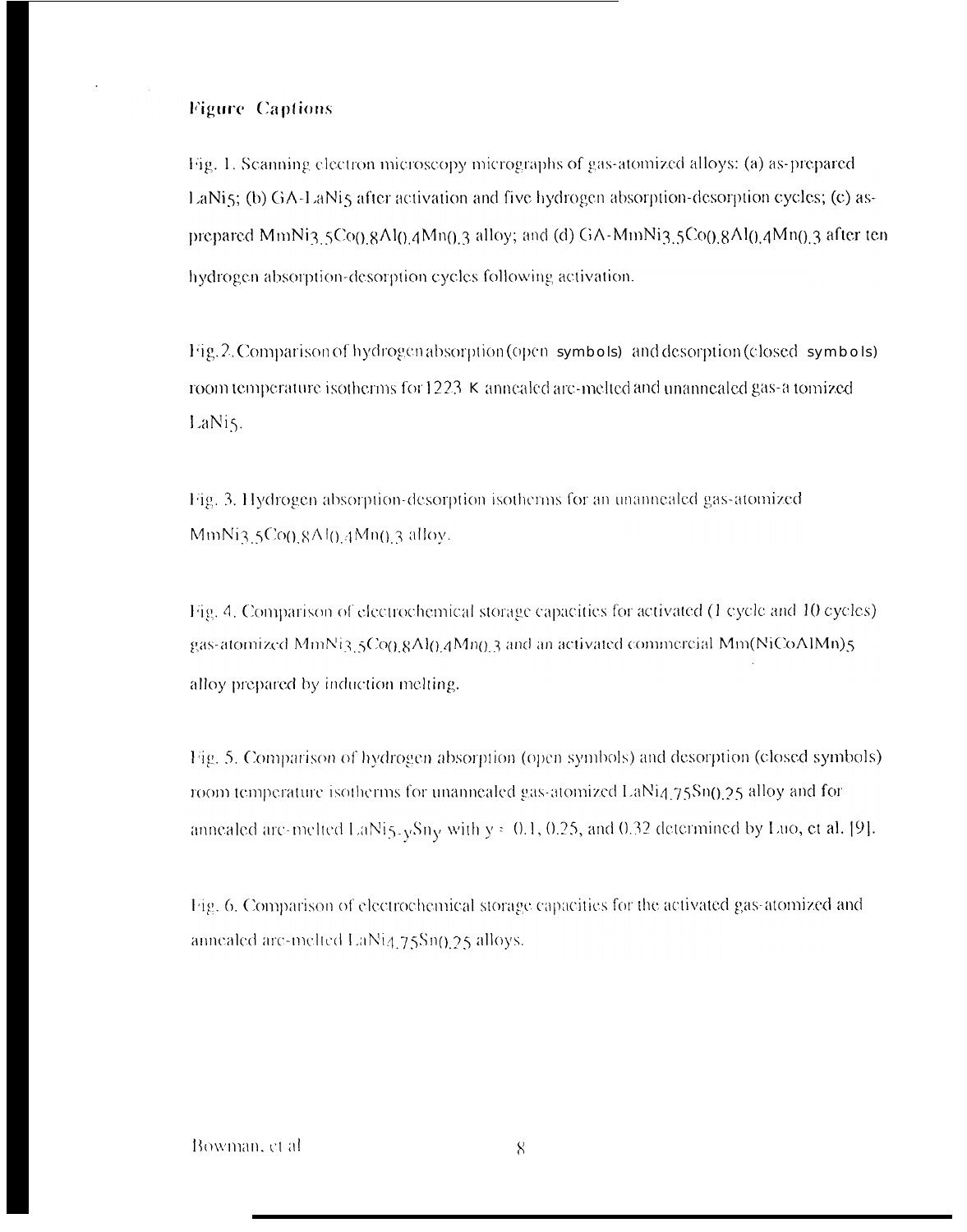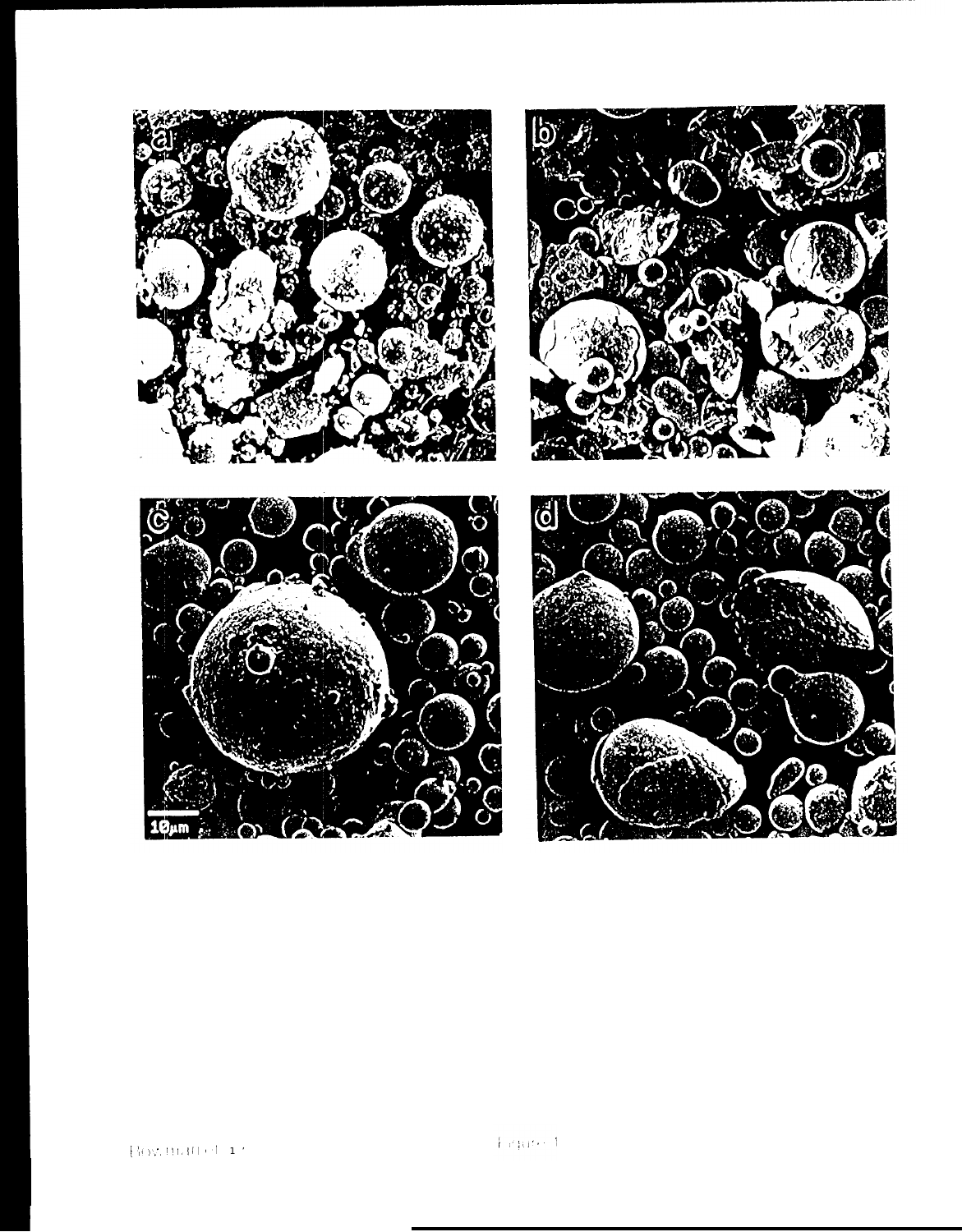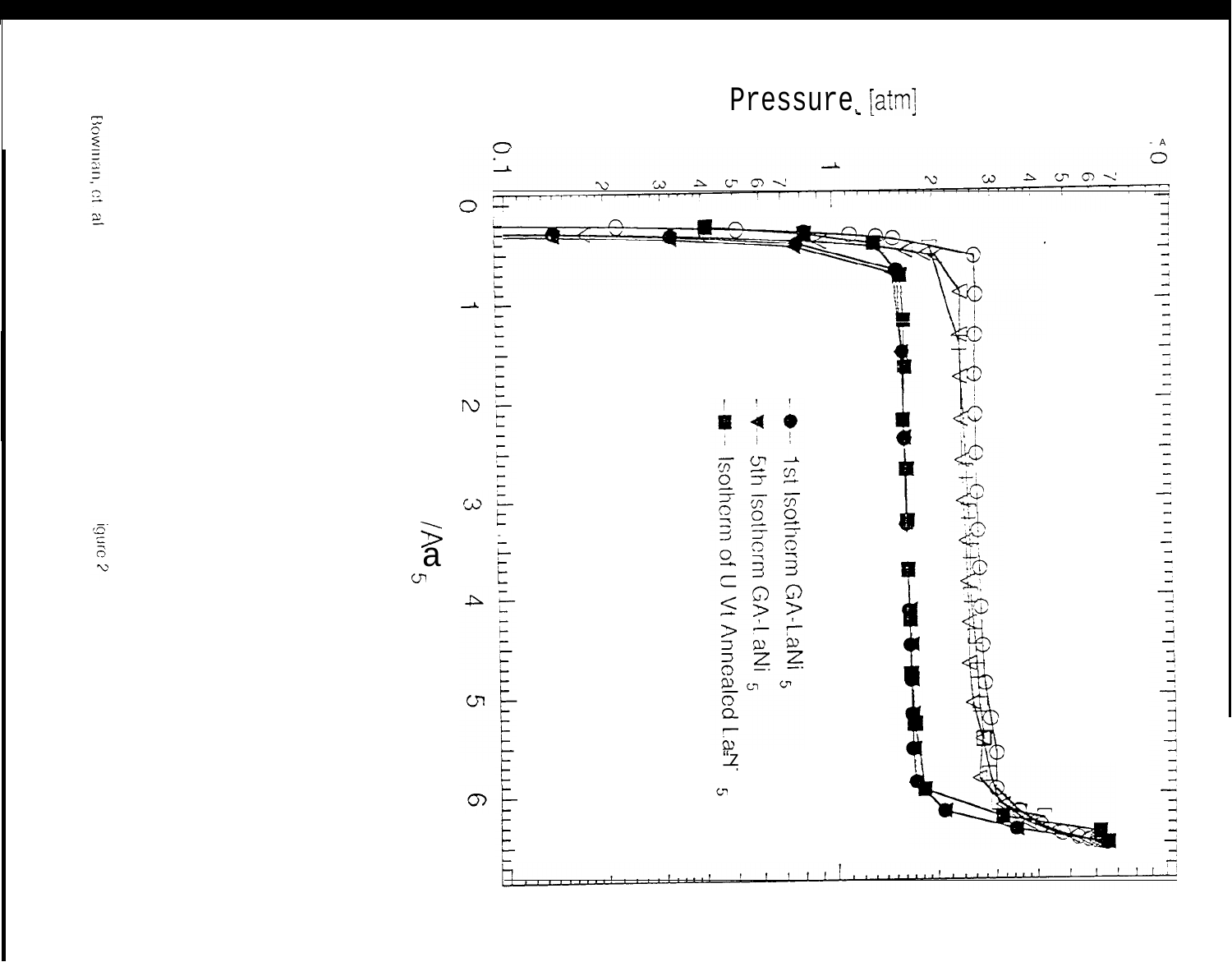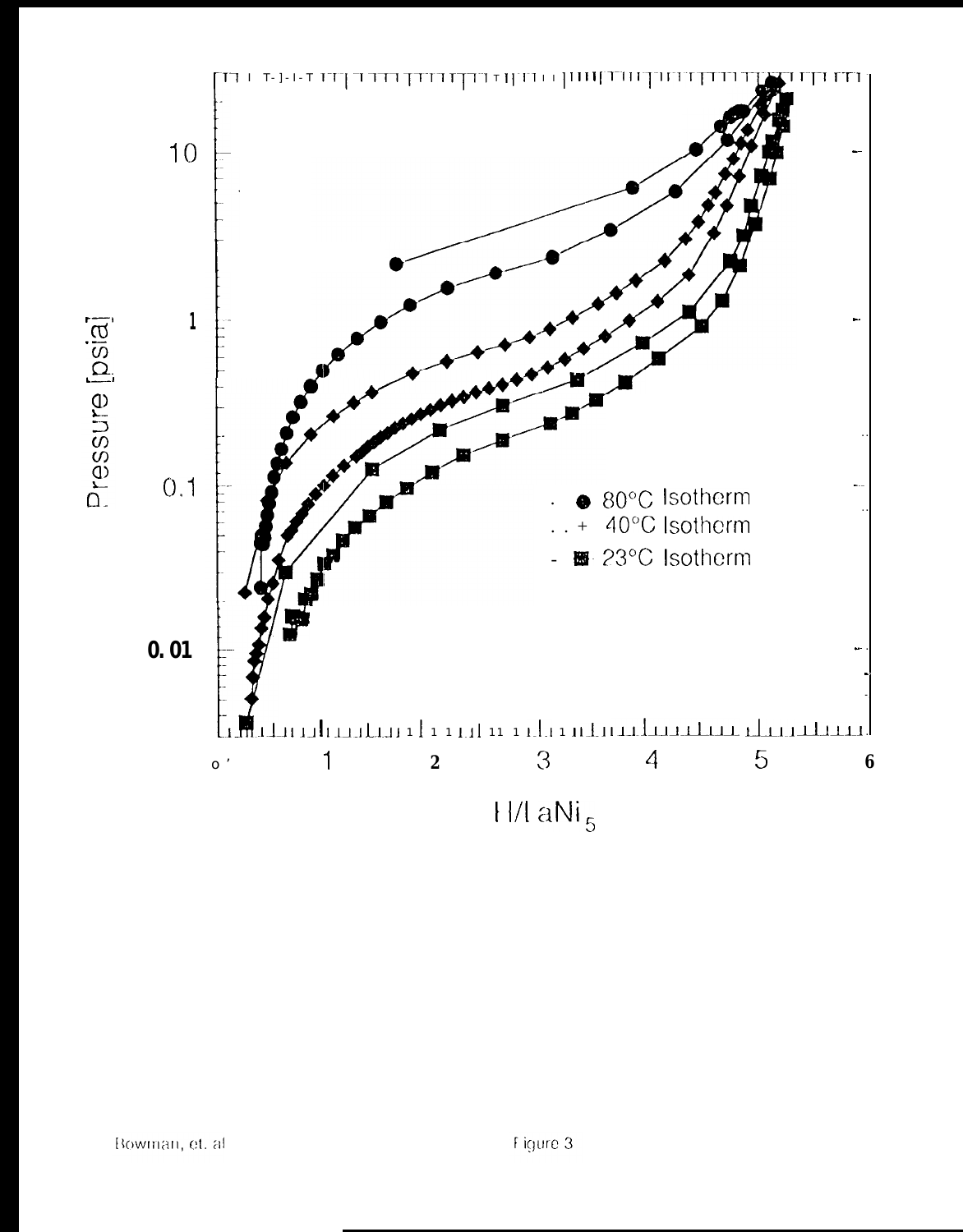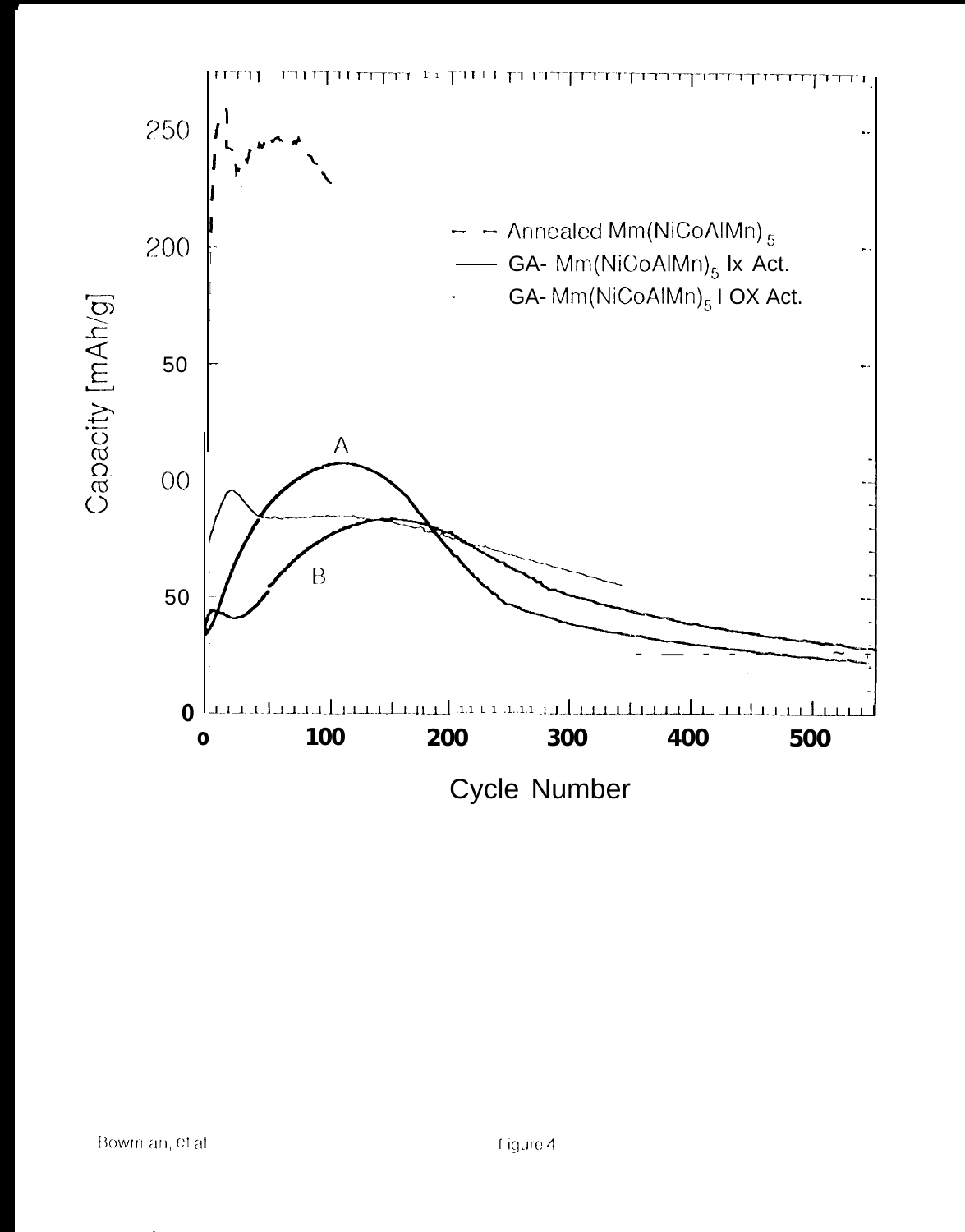

Pressure [atm]